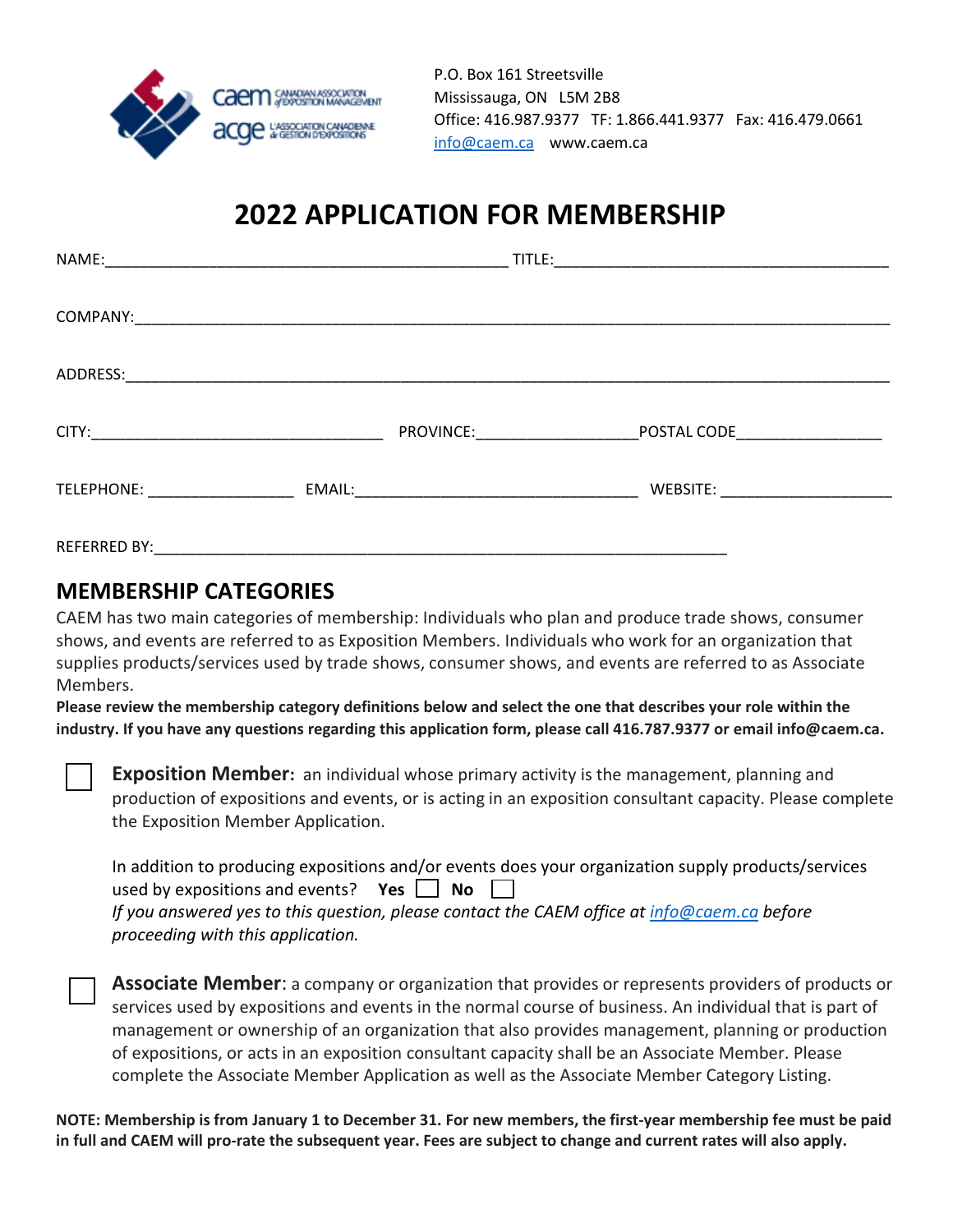

### **EXPOSITION MEMBER APPLICATION**

An individual whose primary activity is the management, planning and production of expositions and events or is acting in an exposition consultant capacity.



Initial Member: First member of a company \$485 plus applicable taxes



Additional Member (s): from a company, or branch company with the same name \$230 plus applicable taxes.

#### **Qualifications for Membership**

**Please list the show(s) / event(s) managed, and include the following with the list:**

- 1. Year established
- 2. Location
- 3. Trade Show or Consumer Show

| Payment:             |  |  |
|----------------------|--|--|
| Visa Mastercard AMEX |  |  |
|                      |  |  |
|                      |  |  |
|                      |  |  |

By applying for Exposition Membership I agree that once my membership is approved, this credit card will be charged the appropriate membership fee plus applicable taxes.

\_\_\_\_\_\_\_\_\_\_\_\_\_\_\_\_\_\_\_\_\_\_\_\_\_\_\_\_\_\_\_\_\_\_\_\_\_\_\_\_\_\_\_\_\_\_\_\_\_\_\_\_\_\_\_\_\_\_\_\_\_\_\_\_\_\_\_\_\_\_\_\_\_\_\_\_\_\_\_\_\_\_\_\_\_\_\_

Signature:\_\_\_\_\_\_\_\_\_\_\_\_\_\_\_\_\_\_\_\_\_\_\_\_\_\_\_\_\_\_\_\_\_\_\_\_\_Date:\_\_\_\_\_\_\_\_\_\_\_\_\_\_\_\_\_\_\_\_\_\_\_\_\_\_\_\_\_\_\_\_\_\_\_\_\_\_\_\_

### **SUBMIT EXPOSITION MEMBER APPLICATION**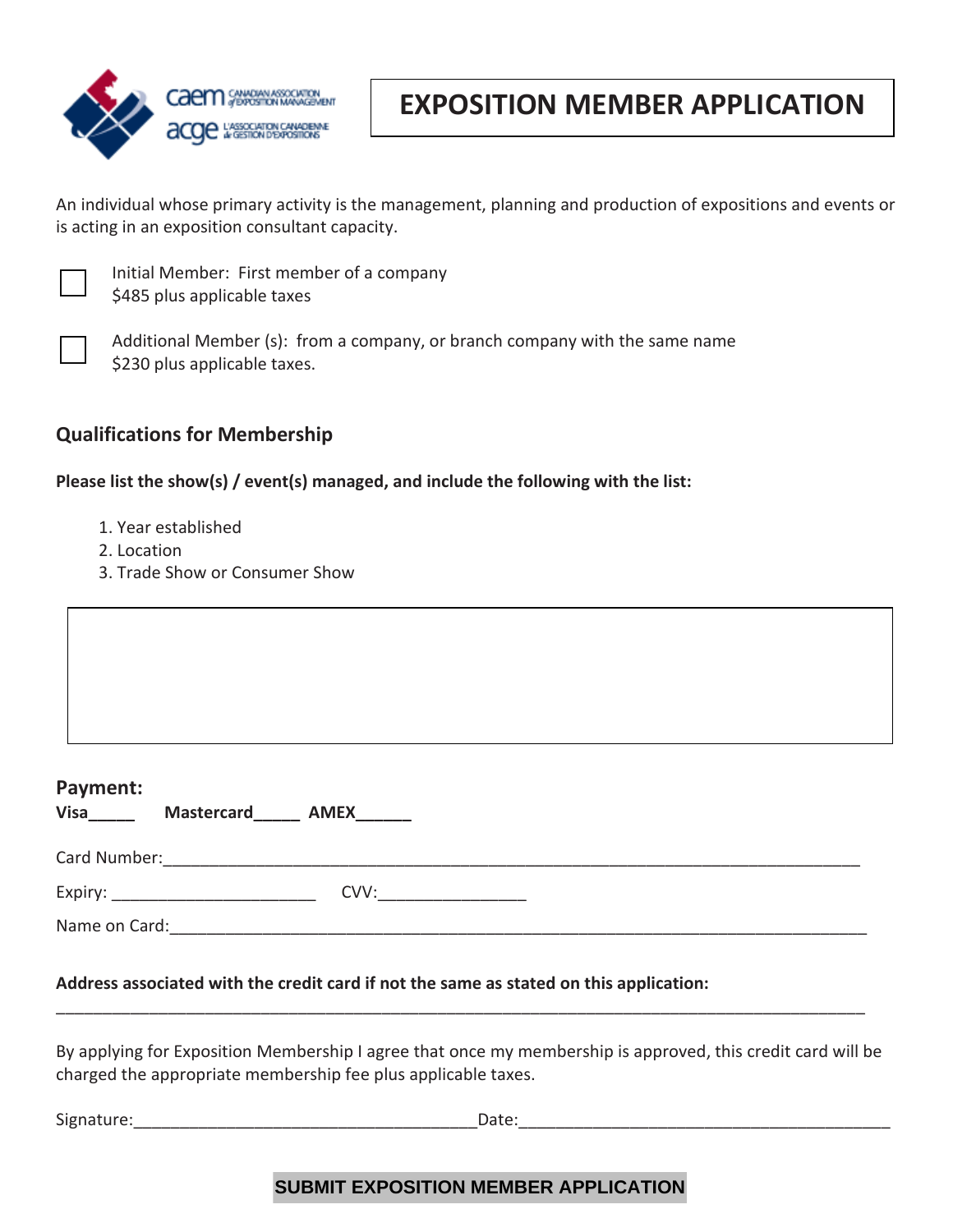

## **ASSOCIATE MEMBER APPLICATION**

A company or organization that provides or represents providers of products or services used by expositions and events in the normal course of business. An individual that is part of the management or ownership of an organization that also provides management, planning or production of expositions, or acts in an exposition consultant capacity shall be an Associate Member.



Initial Member: First member of a company \$485 plus applicable taxes



Additional Member (s): from a company, or branch company with the same name \$230 plus applicable taxes

#### **Qualifications for Membership**

**Please indicate the industry function of your organization, i.e., general service contractor, venue management, registration company, audio visual service provider, transportation services, staffing, hospitality, etc. Please include the year your company was founded as well as list any additional branches/locations.** 

#### **Payment:**

Visa\_\_\_\_\_\_\_\_ Mastercard AMEX

| Card Number: |                                        |
|--------------|----------------------------------------|
| Expiry       | $\gamma$ $\gamma$<br>∽<br>____________ |

Name on Card:\_\_\_\_\_\_\_\_\_\_\_\_\_\_\_\_\_\_\_\_\_\_\_\_\_\_\_\_\_\_\_\_\_\_\_\_\_\_\_\_\_\_\_\_\_\_\_\_\_\_\_\_\_\_\_\_\_\_\_\_\_\_\_\_\_\_\_\_\_\_\_\_\_\_\_

#### **Address associated with the credit card if not the same as stated on this application:**

By applying for Associate Membership I agree that once my membership is approved, this credit card will be charged the appropriate membership fee plus applicable taxes.

\_\_\_\_\_\_\_\_\_\_\_\_\_\_\_\_\_\_\_\_\_\_\_\_\_\_\_\_\_\_\_\_\_\_\_\_\_\_\_\_\_\_\_\_\_\_\_\_\_\_\_\_\_\_\_\_\_\_\_\_\_\_\_\_\_\_\_\_\_\_\_\_\_\_\_\_\_\_\_\_\_\_\_\_\_\_\_

| Signature: | Date: |
|------------|-------|
|            |       |